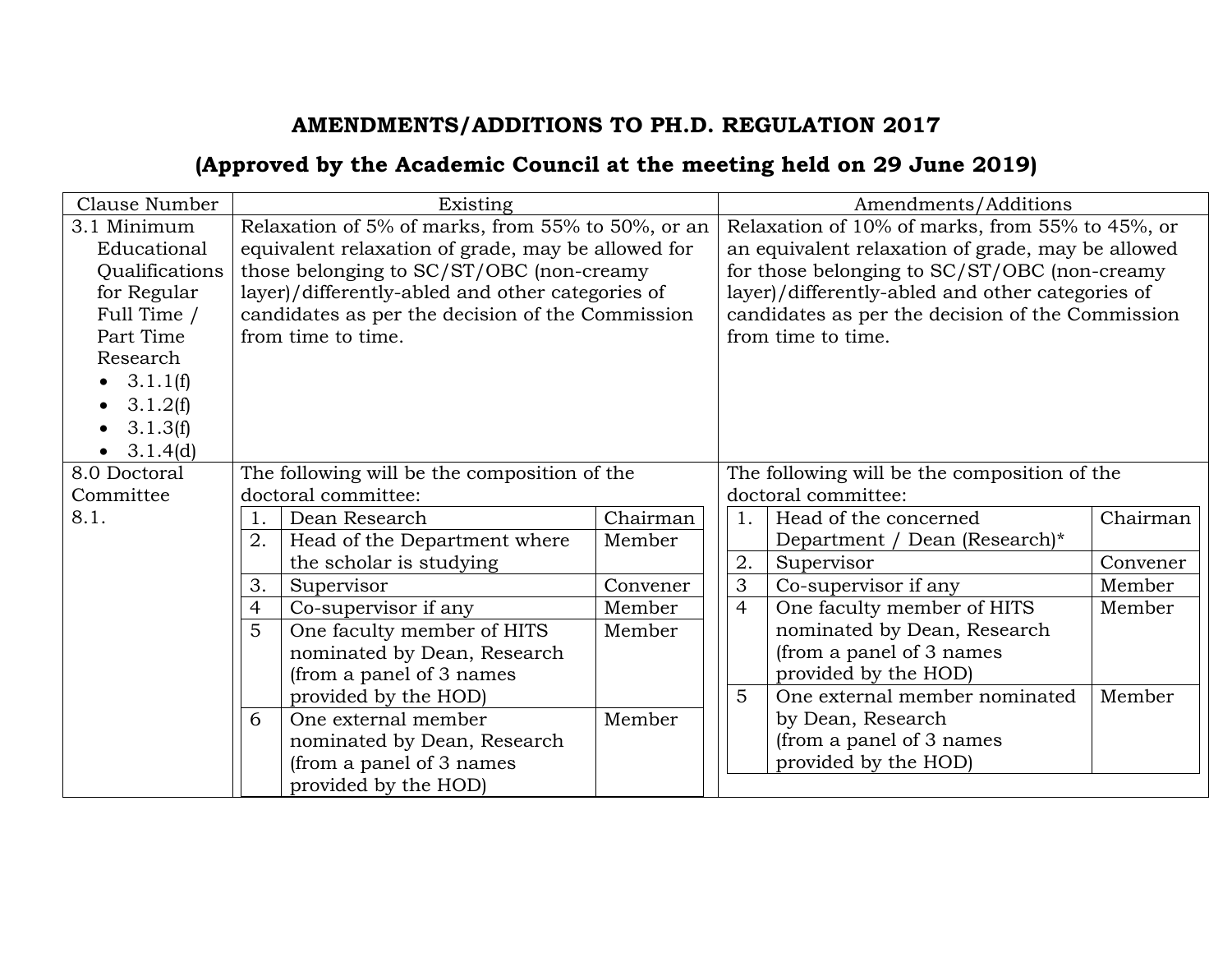| 9.0 Program<br>Structure<br>9.1 Course<br>Work<br>9.1.1 | In case any member goes on leave exceeding 6<br>months or resigns or retires from the University,<br>Dean, Research will nominate another member.<br>A minimum of four courses relevant to the area of<br>research shall be prescribed by the Research<br>Advisory Committee / Doctoral Committee of which<br>one shall compulsorily be Research Methodology<br>with four credits. Other three courses may be from<br>one's own main / relevant discipline or one among<br>the three can be in self-study / elective mode, if<br>necessary and approved by the committee | In case any member goes on leave exceeding<br>$\bullet$<br>6 months or resigns or retires from the<br>University, Dean (Research) will nominate<br>another member.<br>The chairman and convener should ensure<br>that the minutes of the DC meeting should<br>be submitted to the research office on the<br>same day<br>*In case, the Head of the Department is the<br>supervisor, a Senior Professor will be nominated<br>by the Dean (Research) to be the Chairman of the<br>doctoral committee. Further, the Chairman of the<br>doctoral committee shall be the Dean (Research)<br>in case the period of research exceeds 48 months<br>from the date of registration.<br>A minimum of four courses of three credits each<br>relevant to the area of research shall be prescribed<br>by the Research Advisory Committee /Doctoral<br>Committee. One of the courses should be on<br>Research Methodology, provided the scholars have<br>not undergone such course work in their PG<br>programme. One among the four can be in directed<br>self-study / MOOC approved by the Doctorial |
|---------------------------------------------------------|--------------------------------------------------------------------------------------------------------------------------------------------------------------------------------------------------------------------------------------------------------------------------------------------------------------------------------------------------------------------------------------------------------------------------------------------------------------------------------------------------------------------------------------------------------------------------|----------------------------------------------------------------------------------------------------------------------------------------------------------------------------------------------------------------------------------------------------------------------------------------------------------------------------------------------------------------------------------------------------------------------------------------------------------------------------------------------------------------------------------------------------------------------------------------------------------------------------------------------------------------------------------------------------------------------------------------------------------------------------------------------------------------------------------------------------------------------------------------------------------------------------------------------------------------------------------------------------------------------------------------------------------------------------------------|
|                                                         |                                                                                                                                                                                                                                                                                                                                                                                                                                                                                                                                                                          | committee.                                                                                                                                                                                                                                                                                                                                                                                                                                                                                                                                                                                                                                                                                                                                                                                                                                                                                                                                                                                                                                                                             |
| 13.0 Duration of<br>Program<br>13.1.1                   | From the date of commencement of the Ph.D.<br>programme, the minimum and the maximum<br>period prescribed for completion of Ph.D.<br>Programme are as follows:                                                                                                                                                                                                                                                                                                                                                                                                           | The minimum duration for the Ph.D. programme<br>will be three years from the date of registration and<br>maximum duration will be six years for both full<br>time and part time scholars. If the scholar has<br>completed M.Phil, the minimum duration will be $2$                                                                                                                                                                                                                                                                                                                                                                                                                                                                                                                                                                                                                                                                                                                                                                                                                     |
|                                                         |                                                                                                                                                                                                                                                                                                                                                                                                                                                                                                                                                                          | years for both the categories.                                                                                                                                                                                                                                                                                                                                                                                                                                                                                                                                                                                                                                                                                                                                                                                                                                                                                                                                                                                                                                                         |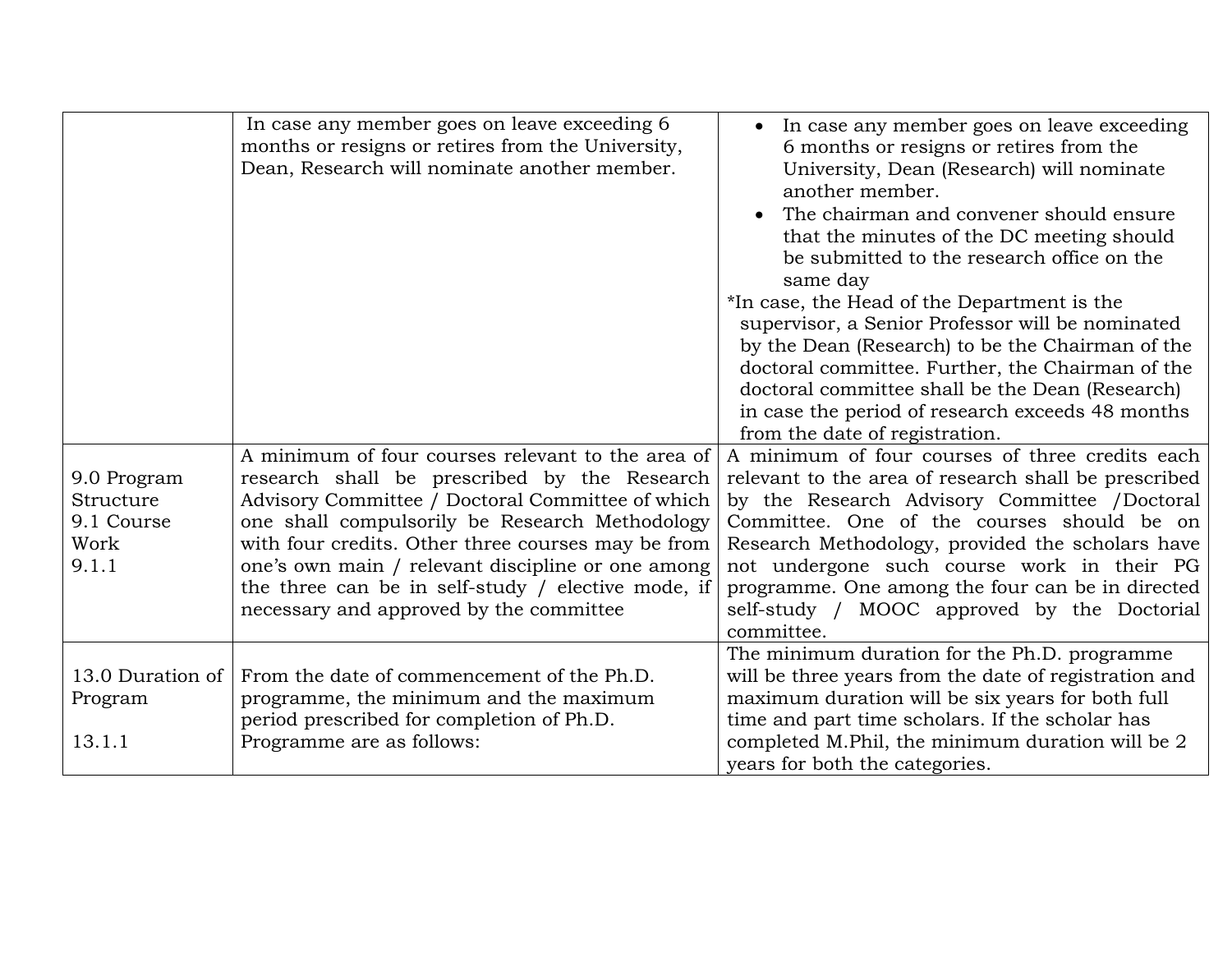|                                   | Category                                                                                                                                                  | Minimum period of<br>the programme                                                                                                                                                                       | Maximum<br>period of the |                                                                                                                                                                                                               |
|-----------------------------------|-----------------------------------------------------------------------------------------------------------------------------------------------------------|----------------------------------------------------------------------------------------------------------------------------------------------------------------------------------------------------------|--------------------------|---------------------------------------------------------------------------------------------------------------------------------------------------------------------------------------------------------------|
|                                   |                                                                                                                                                           |                                                                                                                                                                                                          | programme                |                                                                                                                                                                                                               |
|                                   | Full-time                                                                                                                                                 | 2 years for<br>candidates with<br>M.Phil.                                                                                                                                                                | 6 Years                  |                                                                                                                                                                                                               |
|                                   |                                                                                                                                                           | 3 years for other<br>candidates (M.E. /<br>M.Tech., M.A.,<br>M.Sc., M.B.A. or<br>equivalent)                                                                                                             | 6 Years                  |                                                                                                                                                                                                               |
|                                   | Part Time<br>(Internal/<br>External)                                                                                                                      | 3 years for<br>candidates with<br>M.Phil.                                                                                                                                                                | 6 Years                  |                                                                                                                                                                                                               |
|                                   |                                                                                                                                                           | 4 years for other<br>candidates (M.E. /<br>M.Tech., M.A.,                                                                                                                                                | 6 Years                  |                                                                                                                                                                                                               |
|                                   |                                                                                                                                                           | M.Sc., M.B.A. or<br>equivalent)                                                                                                                                                                          |                          |                                                                                                                                                                                                               |
|                                   |                                                                                                                                                           |                                                                                                                                                                                                          |                          |                                                                                                                                                                                                               |
| 16.0<br>Submission of<br>Synopsis | If the Doctoral Committee approves the research<br>work reported in the synopsis, it shall forward six<br>copies of the approved synopsis to the Research |                                                                                                                                                                                                          |                          | If the Doctoral Committee approves the research<br>work reported in the synopsis, it shall forward six<br>copies of the approved synopsis to the Research<br>Office along with a panel of ten examiners which |
| 16.3                              |                                                                                                                                                           | Office along with a panel of six examiners, out of<br>which three either from within the State or from<br>outside the State and three from abroad. The<br>examiners from India should preferably be from |                          | should include<br>Three foreign examiners and<br>Seven<br>Indian<br>examiners out of which three should be from<br>institutes of national importance.                                                         |
|                                   |                                                                                                                                                           | Institutes of National importance (IIT, IISc., NIT and<br>recognized Universities.)                                                                                                                      |                          | Only one examiner can be proposed from each state.<br>Selection of examiner will be done by the Vice -<br>Chancellor of the university based on the                                                           |